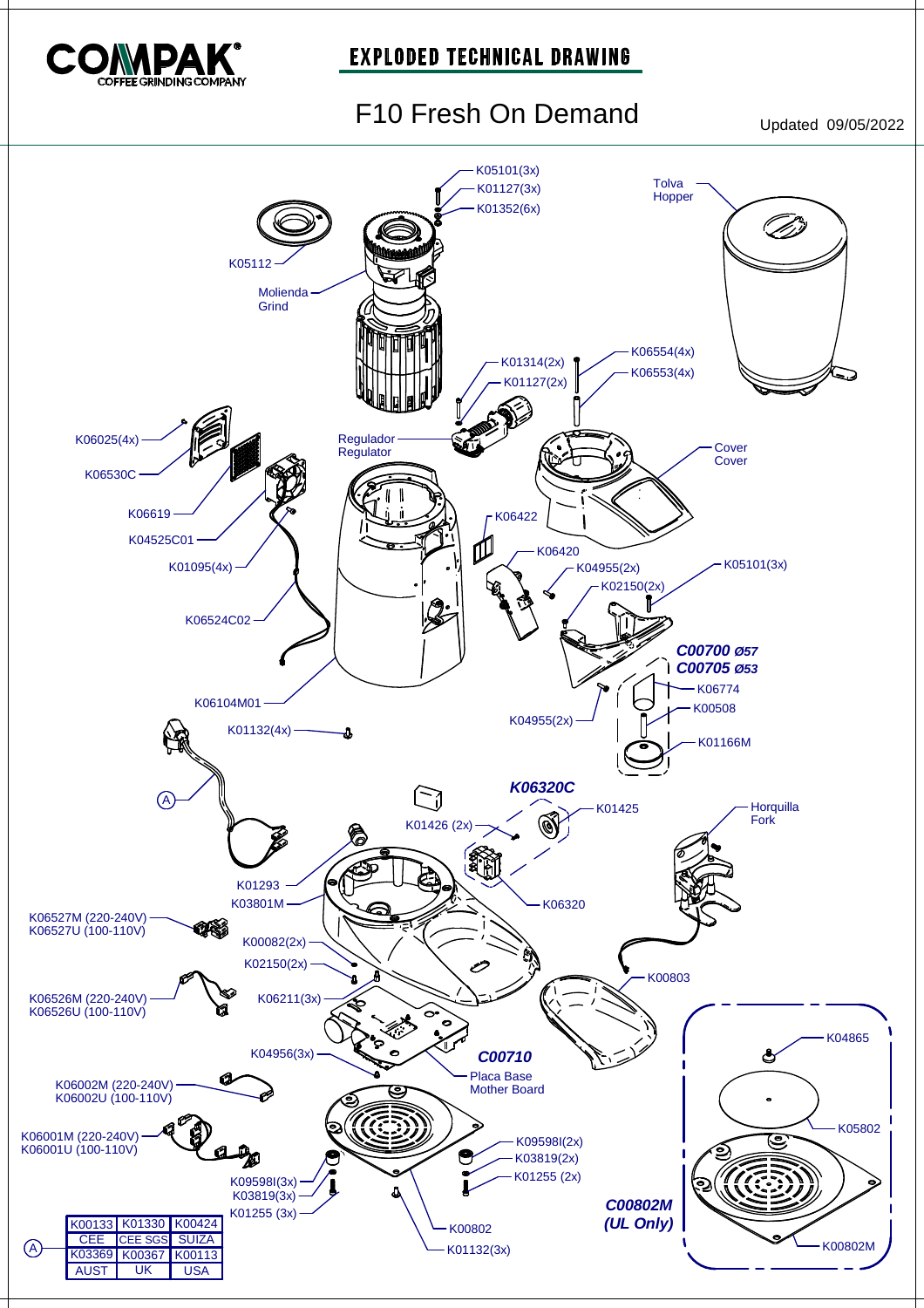

#### **EXPLODED TECHNICAL DRAWING**

F10 Fresh On Demand<br>Updated 09/05/2022